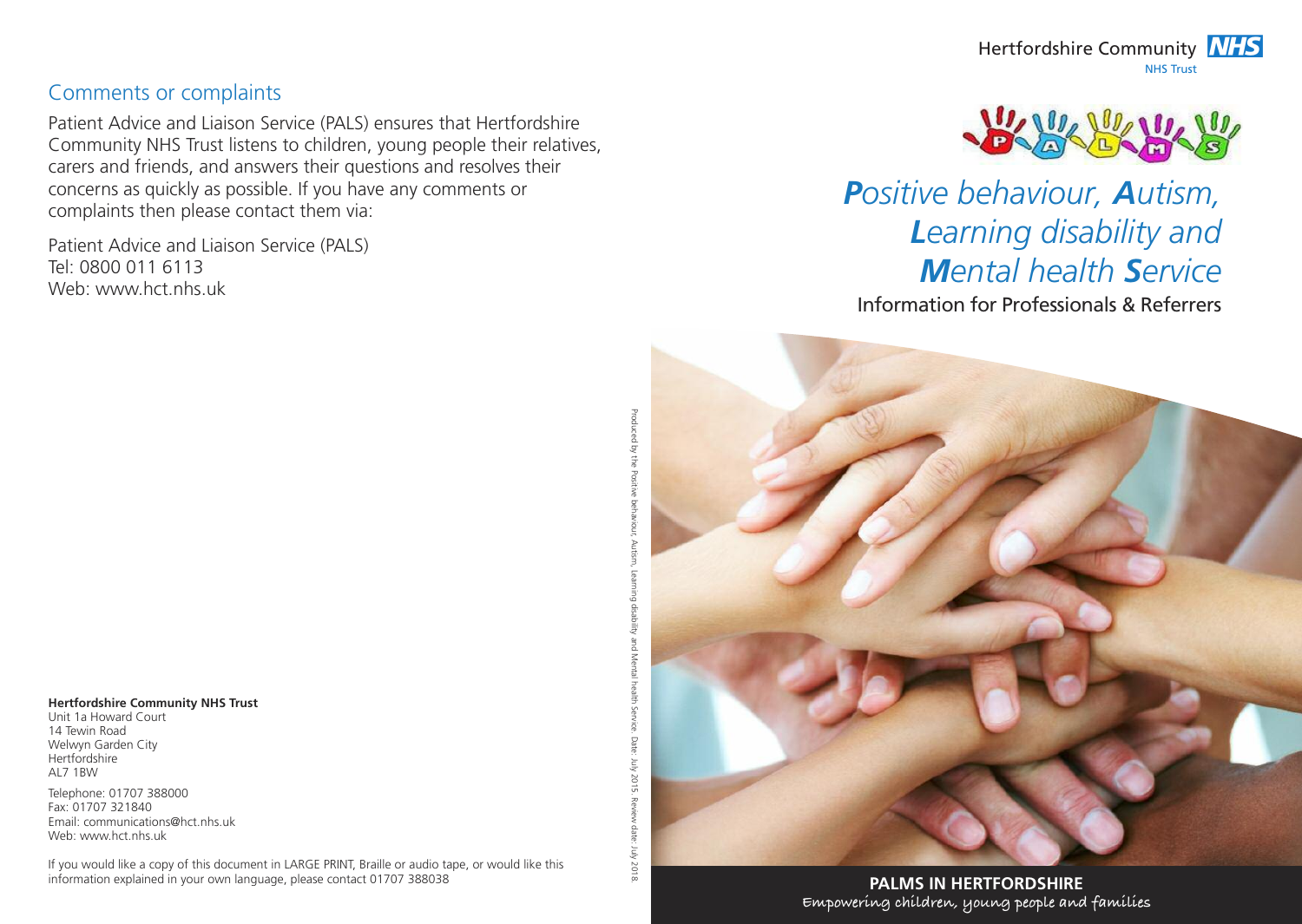PALMS works across the county providing a specialist multi-disciplinary approach to children and young people aged 0-19 who have a global learning disability and/or autistic spectrum disorder and their families.

PALMS is a community based team delivering a consistent service in a variety of settings.

PALMS aims to keep children and young people with their families within Hertfordshire thereby improving outcomes for all family members.

## Who is in the team?

The PALMS team includes clinicians from a range of professions including:

- **Clinical Psychology**
- Learning Disability Nursing
- **Positive Behaviour Practice**
- Media Therapy
- Cocupational Therapy
- Psychiatry
- Speech and Language Therapy
- Systemic Therapy
- Administration

## What does PALMS offer?

The multi-disciplinary team provides individually tailored support to help manage a number of concerns experienced at home. This support can be offered on an intensive basis where required and children and young people can step up and step down within PALMS throughout their care journey.

PALMS provides a range of interventions including:

- **N** workshops
- $\blacksquare$  aroups
- $\blacksquare$  therapeutic work with children and young people, parents, carers and siblings
- **Consultation with professionals.**

The Multi-Disciplinary Team also offers expert advice and close working with regards to second opinion in complex presentations and comorbidities in relation to ASD diagnosis to colleagues within Hertfordshire. A second opinion can be requested due to uncertainty around an ASD diagnosis **following** a full primary diagnosis assessment due to the presence of other complexities. Clarification is sought as to whether the presentation is an impact of complexities rather than a diagnosis of ASD.

Second opinion requests are referred in the usual way, triaged and then added to the second opinion pathway if this is agreed following triage.

Second opinion work will consist of either:

- **Consultation to the referring professional**
- second opinion assessment process.

For both options, it is expected that the referring professional is present unless it is not appropriate.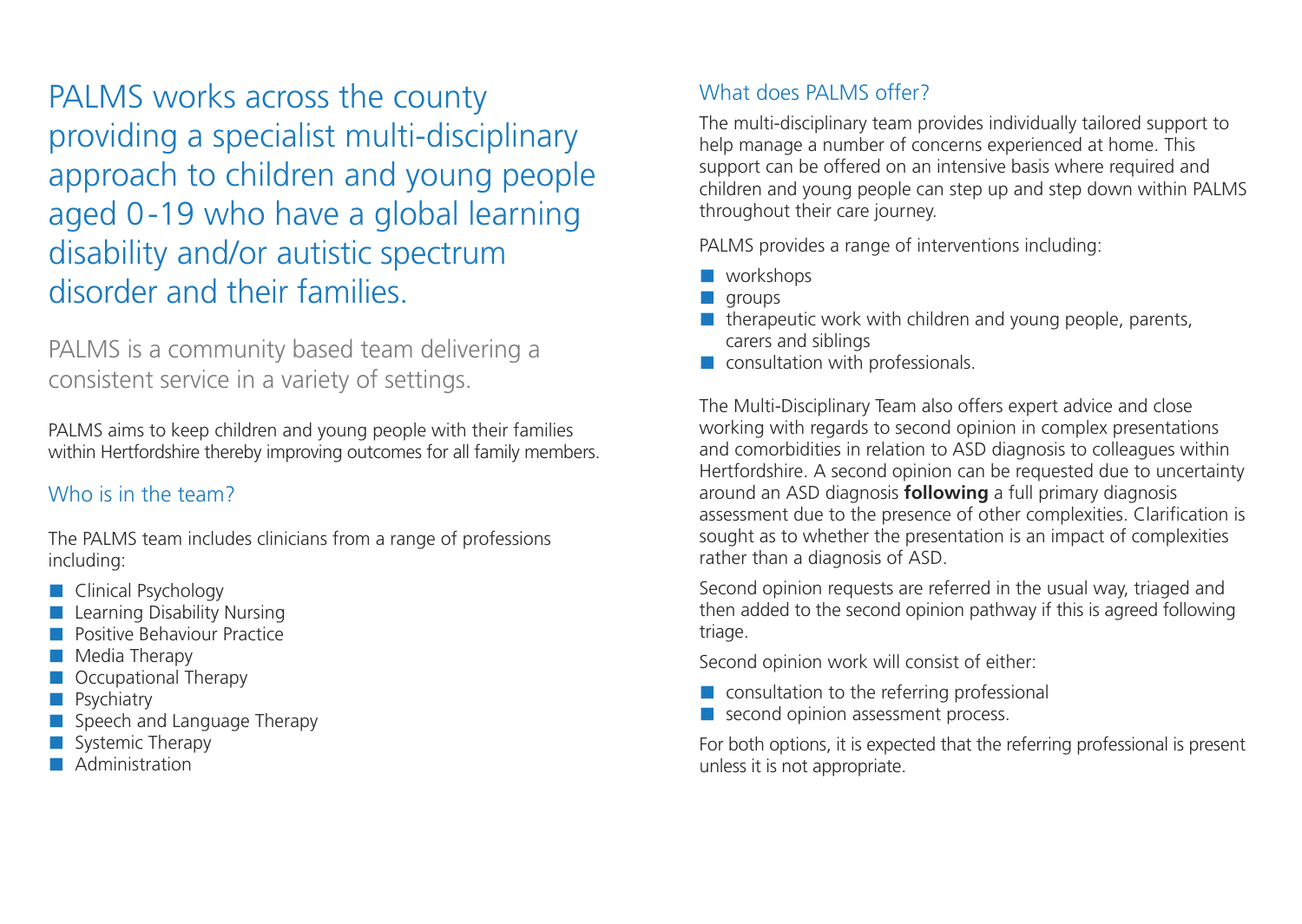#### Who can refer to PALMS?

PALMS excepts referrals from Health, Education and Social Care professionals involved in the young persons care.

# Eligibility criteria for PALMS

A child or young person meets PALMS criteria if they:

- $\blacksquare$  are aged 0-19 and registered with a Hertfordshire GP
- have a diagnosis of autistic spectrum disorder (ASD) and/or a global learning disability, or are waiting for a diagnosis

#### **and either**

 $\blacksquare$  show additional behavioural difficulties in the home, including challenging behaviour towards self, others and environment and/or sleeping, feeding or toileting difficulties which have not improved following standard community and paediatric interventions and advice

#### **and/or**

 $\blacksquare$  show an emotional or mental health need that cannot be met by mainstream services including local CAMHS clinics with reasonable adjustments.



## What indicators suggest a mainstream service is appropriate for a child/young person?

Broad indicators that reasonable adjustments can be made for children/young people with autistic spectrum disorder (ASD) and/or global learning disability include:

- $\blacksquare$  the child/young person has a mild learning disability
- $\blacksquare$  the child/young person has a diagnosis of high functioning autism or Aspergers syndrome
- $\blacksquare$  the child/young person attends a mainstream school (attending a SEN school does not automatically exclude)
- $\blacksquare$  the child/young person is able to express what happens to them when they experience strong emotions and/or they are able to identify what happens to their body and/or is able to identify their thoughts
- $\blacksquare$  the child/voung person is able to express themselves through verbal and/or non-verbal communication.

Clinical examples of reasonable adjustments incude:

- $\blacksquare$  Familiar setting
- Shorter sessions
- More sessions to allow engagement
- **Using tools and activities.**